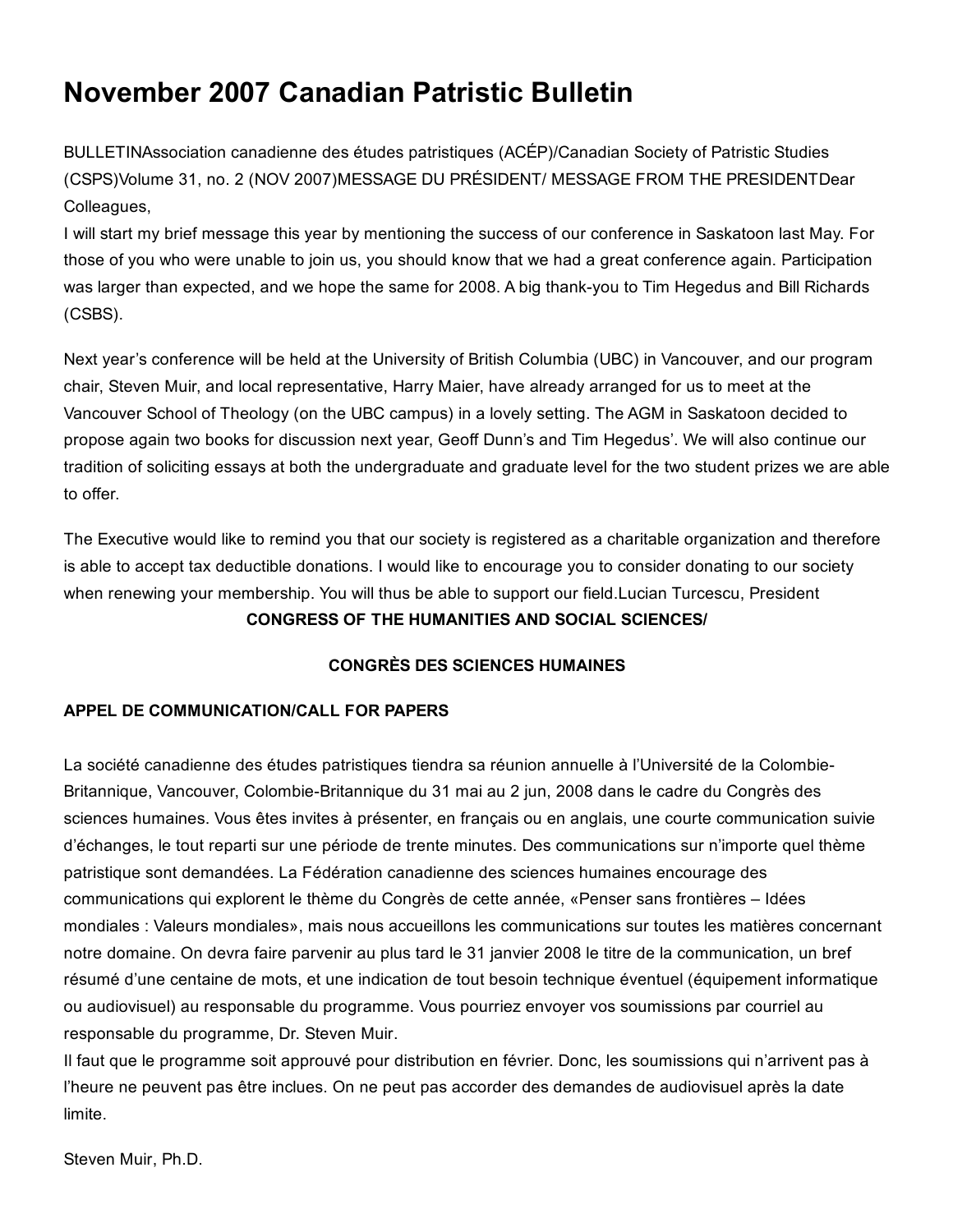The Canadian Society of Patristic Studies will hold its annual meeting at the University of British Columbia, Vancouver, British Columbia, May 31-June 2, 2008. Papers in English or French are invited for presentation in the form of short communications followed by discussion (time for presentation and discussion is usually 30 minutes). Papers on any theme relevant to patristic studies are invited. The Federation for the Humanities and Social Sciences encourages papers exploring the topic of this year's Congress, "Thinking beyond borders – Global Ideas: Global Values," but we welcome submissions on any topic relevant to our field. Proposed titles, an abstract of approximately 100 words, and an indication of audio-visual requirements should be submitted by January 31, 2008 at the latest. Please submit proposals via e-mail to the programme coordinator, Dr. Steven Muir. The programme must be approved for printing in February; therefore, proposals that are not submitted in time cannot be accommodated within the schedule. Audio-visual requests cannot be granted after the deadline.

#### Steven Muir, Ph.D.

steven.muir@concordia.ab.ca (please entitle your email "CSPS abstract")

#### NB: ACCOMODATION

Our colleague and local representative for next year's conference, Harry Maier, wishes to let you know that the Vancouver School of Theology (which is on the UBC campus and the location of our society's conference) still has a limited number of rooms/apartments available for booking during our conference. You may book your room/apartment separately from the regular Congress accommodation venues by following the link below. The price is very reasonable for Vancouver (about \$100 tax included/ per day/ per room) and the School premises itself and its residence have a gorgeous view of the Pacific Ocean. I would strongly suggest that you hurry, as the Congress organizers are expecting some 10,000 people to descend on the city during the Congress in May-June and downtown hotel accommodation is very expensive, while the Congress cannot guarantee free transportation to and from UBC to the downtown hotels. [http://www.vst.edu/housing/index.php](http://web.archive.org/web/20150201000104/http://www.vst.edu/housing/index.php)

BOOK DISCUSSIONThe following two books will be discussed during next years meeting at UBC: Geoffrey D. Dunn, *Cyprian and the Bishops of Rome: Questions of Papal Primacy in the Early Church* (Early Christian Studies II) (Sydney: St. Paul's, 2007)

## Tim Hegedus, *Ancient Astrology and Early Christianity* (Peter Lang Publishers, 2007). PRIX D'ESSAI/ESSAY PRIZE

Nous invitons des rédactions d'étudiants sur le christianisme ancien du IIe au VIe siècle. Sont éligibles les rédactions de vos étudiants de premier cycle ou des cycles supérieures qui ont été réalisées au cours de l'année civile 2007.

Prix: Le gagnant ou la gagnante recevra le statu de membre étudiant de l'association pour un an. De plus, il remportera, à son choix, un des deux prix suivants: un chèque de 100 dollars ou un remboursement d'une partie de ses frais (jusqu'à concurrence de 200 dollars) de voyage au Colloque annuel de l'association pendant la réunion des Congrès des sciences humaines à l'Université de la Colombie-Britannique, Vancouver, Colombie-Britannique, du du 31 mai au 2 jun, 2008, afin d'y présenter son essai. Si le gagnant ou gagnante informe la société de son intention de présenter l'essai de gain en mars 30, 2008, il/elle recevra aussi une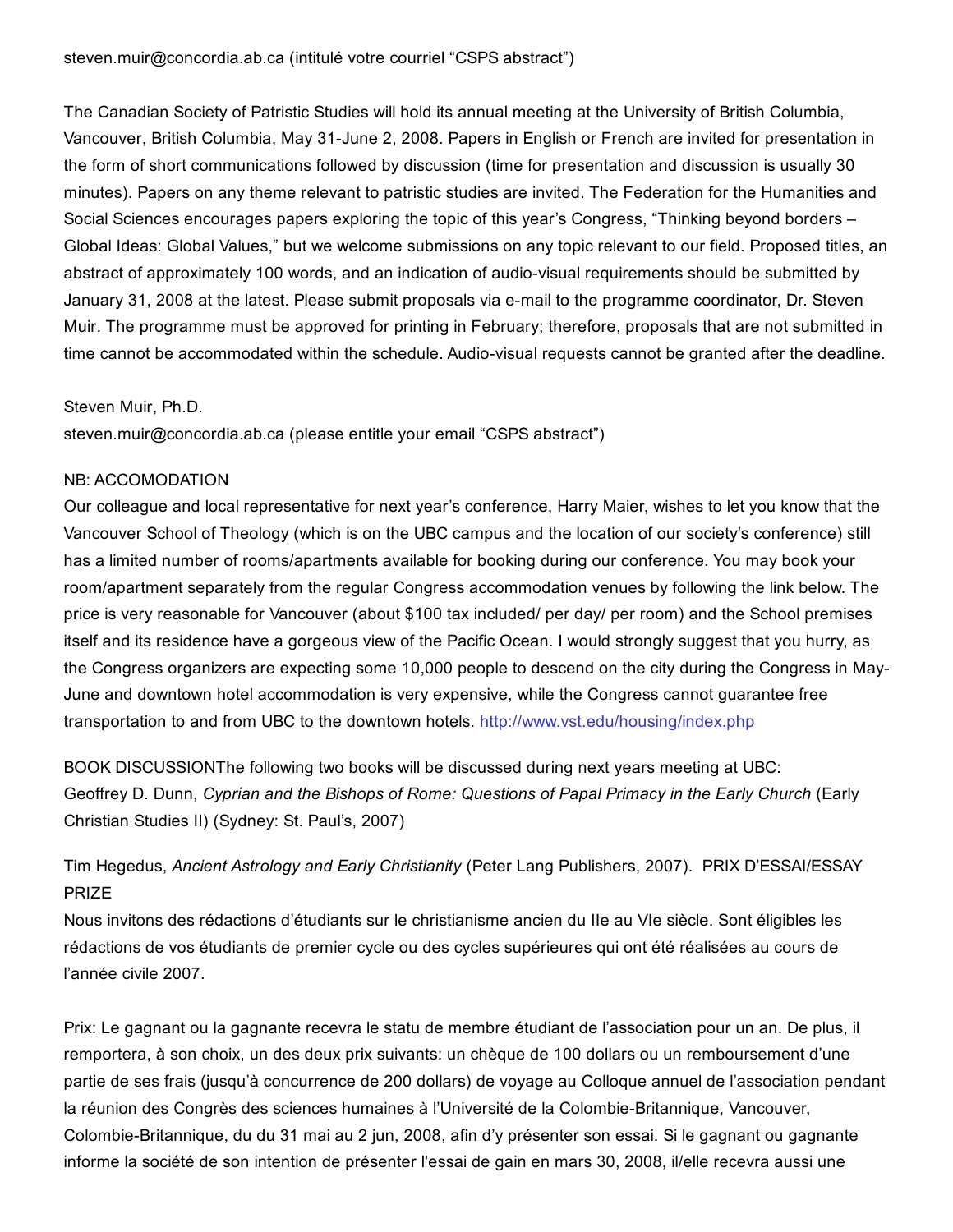inscription sans frais.

Date limite: le 31 janvier 2008.

Le gagnant/la gagnante sera contacté le 20 mars 2008 ou avant cette date.

Veuillez adresser les textes à:

Dr. Lorraine Buck 45 Inkerman Dr., CHARLOTTETOWN. PE C1A 2P4

Faculty and students are invited to recommend student essays that deal with early Christianity (100600) for this prize. To be eligible, essays should have been submitted in the course of the calendar year 2007. Both graduate and undergraduate essays will be considered.

Award: The winning essayist will receive one year of membership in the Society, as well as the choice between a cheque for 100 dollars or the assurance of receiving the costs (up to a limit of 200 dollars) of his or her travel to the annual conference of the Society during the Congress of the Humanities and Social Sciences at the University of British Columbia, Vancouver, British Columbia, May 31-June 2, 2008, for the purpose of presenting the winning essay. If the essay winner informs the Society of his/her intention to present the winning essay by March 30, 2008, he/she will also receive a complimentary registration.

Deadline: January 31, 2008

Notification: The winner will be notified on or before March 20, 2008.

Please address submissions to:

Dr. Lorraine Buck 45 Inkerman Dr., CHARLOTTETOWN. PE C1A 2P4

# ANNONCES / ANNOUNCEMENTS The Ottawa Network for the Study of Late Antiquity

The Department of Classics and Religious Studies in the University of Ottawa would like to announce the creation of the Ottawa Network for the Study of Late Antiquity. The Network aims to promote research into the culture of the Mediterranean world from the 3<sup>rd</sup> to the 7<sup>th</sup> centuries. Its members, who come from universities in Ottawa and the surrounding region, reflect both established and emerging strengths in this field of study. For information about the members and some of their current research projects, consult the website of the Network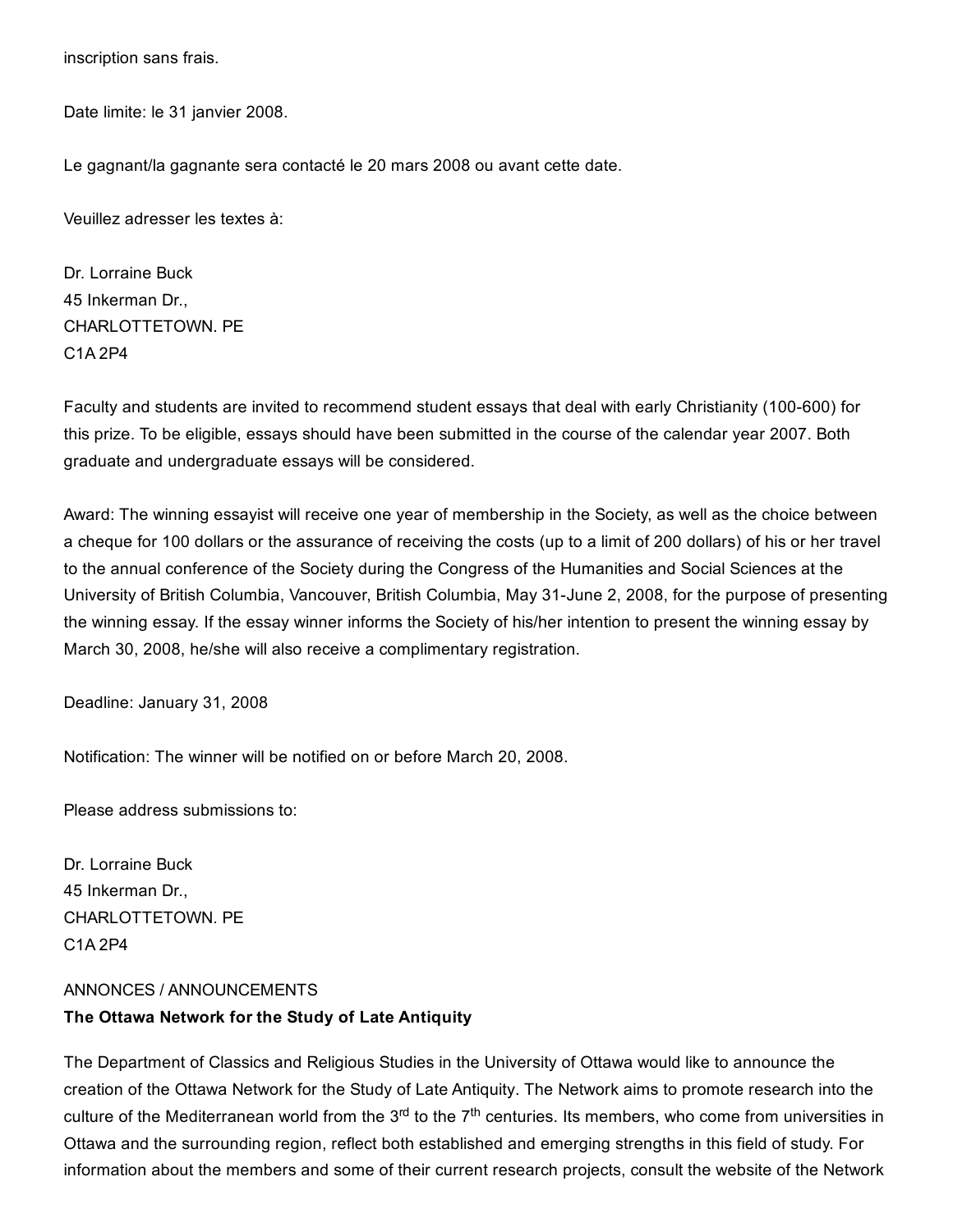SOURCES CHRETIENNESMesdames, Messieurs,

Vous trouverez cijoint un bon de souscription aux actes du colloque international (Lyon, 6, 7 et 8 octobre 2005) : "Empire chrétien et Église aux IVe et Ve siècles : Intégration ou « concordat » ? Le témoignage du *Code théodosien*." Vous pouvez réserver cet ouvrage au prix de souscription de 50 € jusqu'au 15 janvier 2008. Vous avez deux possibilités de réglement :

1) par courrier en retournant le bon de souscription accompagné d'un chèque

2) par internet en utilisant le compte paypal sur la page d'accueil de notre site : http://www.sources[chretiennes.mom.fr/](http://web.archive.org/web/20150201000104/http://www.sources-chretiennes.mom.fr/)

Please find enclosed the subscription form for the *proceedings of the international symposium:* "Empire chrétien et Église aux IVe et Ve siècles : Intégration ou « concordat » ? Le témoignage du *Code théodosien",* held in Lyon on October 6<sup>th</sup>, 7<sup>th</sup> and 8<sup>th</sup>, 2005. This book is available to subscribers until January 15<sup>th</sup>, 2008 at the prepublication price of 50€. If you wish to purchase this book, please choose from one of the following payment methods:

1) by cheque: returning the subscription form, enclosing your cheque, to the following address : Institut des Sources Chrétiennes 29 rue du plat F - 69002 Lyon France

2) by credit card: using our Paypal account (secure online payment and best solution from abroad). To proceed to payment through Paypal, please visit our website: http://www.sourceschretiennes.mom.fr/and click on the Paypal account on our home page.

#### NOUVELLES/NEWS

WENDY HELLEMAN: I have not been able to attend the meetings of CSPS in Canada for some years, but have appreciated interacting with Canadian colleagues at the International Conference on Patristic Studies in Oxford UK held again this past summer (Aug. 6-11, 2007), where I presented a paper entitled 'Christ, the Wisdom of God' The Logic of Attribution in Augustine's *De Trinitate* 57.

Aside from this more academic piece I also presented a paper related to my experience of teaching Early Christianity to first year students at the University of Jos (Plateau State, Nigeria), where I have been working for the last five years. The course is required for all students in Religious Studies, so Muslim students also take it. I related some of the special challenges encountered in teaching Early Christianity to Muslim students; if anyone is interested in the matter, I am willing to send a copy of the paper electronically ([hellemanw@gmail.com](mailto:hellemanw@gmail.com)).

At the Oxford Patristics conference I had the pleasure of meeting Thomas Oden and discovering the important project which he has initiated with Intervarsity Press. This is a project that will certainly be of interest for Patristic scholars elsewhere, for the intention is to explore the early history of Christianity in Africa, and the decisive role of African Christianity in the formation of Christian culture from the beginning. The project plans to study the profound ways African teachers have shaped world Christianity, the decisive intellectual achievements of Christianity as explored and understood first in Africa before they were recognized in Europe, and a millennium before modern North America.

The project outlines an agenda for further research, hopefully to be carried out by scholars on the African continent, working with African academic institutions to develop a searchable online database of all African Christians writers of the first millennium. For the database to be complete, a number of texts originally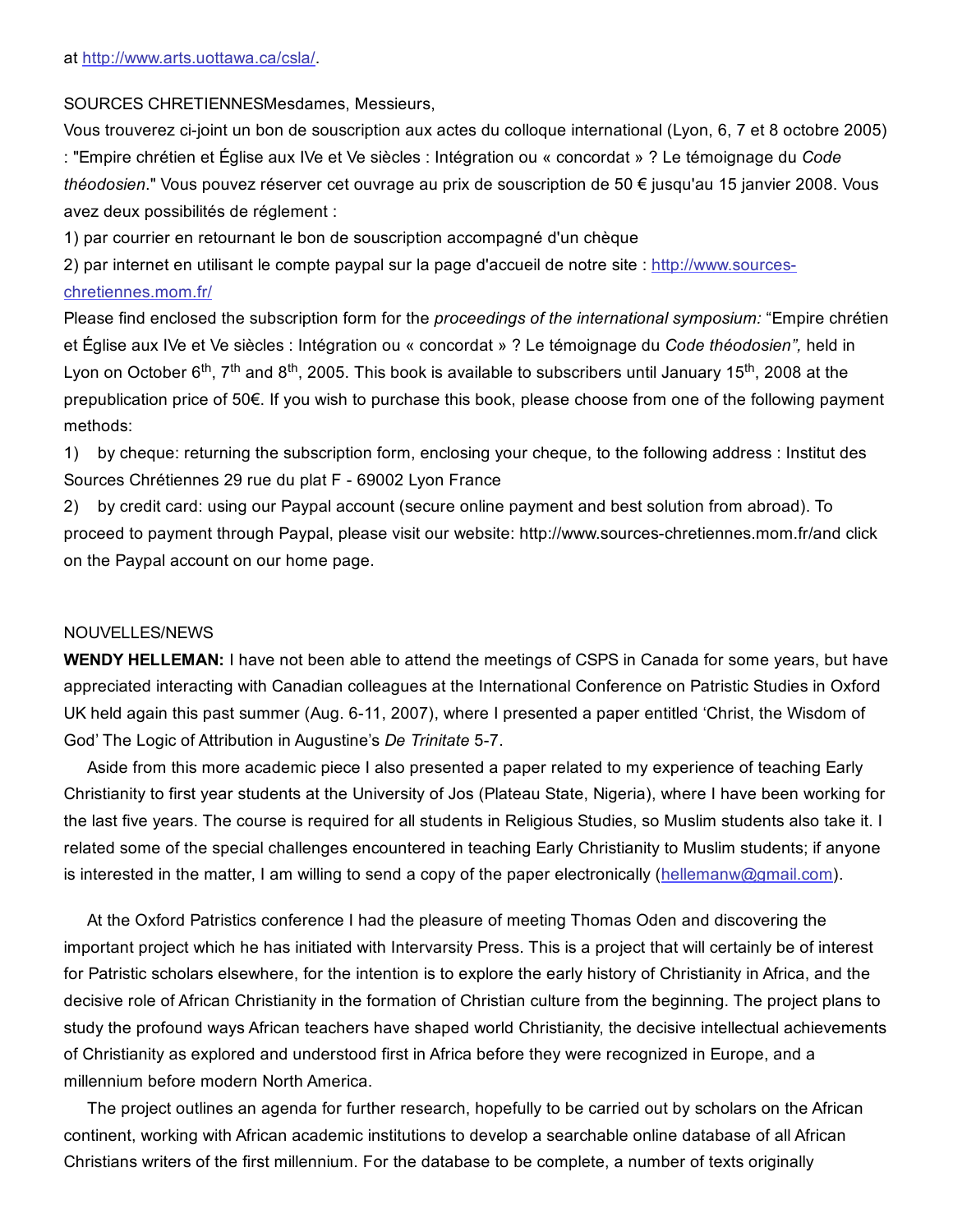composed in Arabic, Coptic, etc, need to be located and translated. It is hoped that Africans will translate these texts for African readers.

I owe the details of the project to Michael Glerup, PhD. of the Ancient Christian Text Series (PO BOX 6094, Breckenridge, CO 80424); Michael just recently informed me that the project has received received a major grant award to cover initial research, and gain access to the resources needed to develop the website, collaborative research tools, and African based conferences.

MICHAEL KALER's book, *Flora Tells a Story: The Apocalypse of Paul and its Contexts*, has been accepted by Wilfred Laurier U. Press, ESCJ series, to be published probably fall of next year.

SHAWN KEOUGH submitted a doctoral dissertation to the University of St. Michael's College in April entitled 'Exegesis Worthy of God: The Development of Biblical Interpretation in Alexandria'. The thesis examines the use Philo, Clement and Origen make of the principle that the interpretation of sacred texts must be *theoprepes*, or, must conform to fitting notions of divinity, a principle that had already been deployed by philosophical exegetes of Homer. The thesis was directed by Pablo Argárate, and was examined by Charles Kannengiesser, Joanne McWilliam, T. Allan Smith, and Jaroslav Skira. Since April Shawn has been Research Fellow in Late Antique Christianity at the Katholieke Universiteit Leuven, where he is the principal researcher for an international project devoted to episcopal elections, episcopal authority, and images of the ideal bishop in the later Roman Empire. Besides the K.U. Leuven (Faculty of Theology), the project is also supported and coordinated by the Department of Classics & Ancient History at the University of Exeter, and the Lehrstuhl für Alte Kirchengeschichte, Patrologie und Ostkirchenkunde at the Universität Erfurt. In the context of this project Shawn is writing a monograph provisionally entitled *Episcopal Rivalry & Authority in the Eastern Roman Empire,* Theodosius II - Justinian (408-565), while also eagerly studying Coptic and Syriac. On November 3<sup>rd</sup> Shawn was present at his convocation in Toronto, where he received the Governor General's Gold Medal along with his doctoral degree.

TIMOTHY PETTIPIECE continues to teach part-time Carleton University's College of Humanities, while doing a two-year SSHRC post-doc at the University of Ottawa. He is also co-editing a collection of essays on early Christian apocrypha with Pierluigi Piovanelli and revising his dissertation for Brill. He has also recently published "Et sicut rex...: Competing Ideas of Kingship in the Anti-Manichaean Acta Archelai" in *Frontiers of Faith: The Christian Encounter with Manichaeism in the Acts of Archelaus* (edited by Jason BeDuhn and Paul Mirecki; Nag Hammadi and Manichaean Studies 61; Leiden: Brill, 2007), 119-129.

**LUCIAN TURCESCU:** Following the 2006 colloquium by the same title (co-sponsored by our society), Lucian Turcescu and Lorenzo DiTommaso have edited "The Reception and Interpretation of the Bible in Late Antiquity: Proceedings of the Montréal Colloquium in Honour of Charles Kannengiesser, 11-13 October 2006". The volume will be published by Brill. It contains 25 contributed essays on patristics, rabbinic Judaism, Gnosticism, and New Testament apocrypha. Thirteen of the contributions are by members of our society. The Archbishop of Canterbury, the Right Honourable Rowan Williams also sent a congratulatory letter for Charles.

BUREAU DE L'ACÉP/ CSPS EXECUTIVEPrésident / President Lucian Turcescu (2006-2008)Vice-president / Vice-president Tim Hegedus (2006-2008)Secrétaire / Secretary Lorraine Buck (2006-2009)Trésorier / Treasurer Steven Muir (2006-2009)